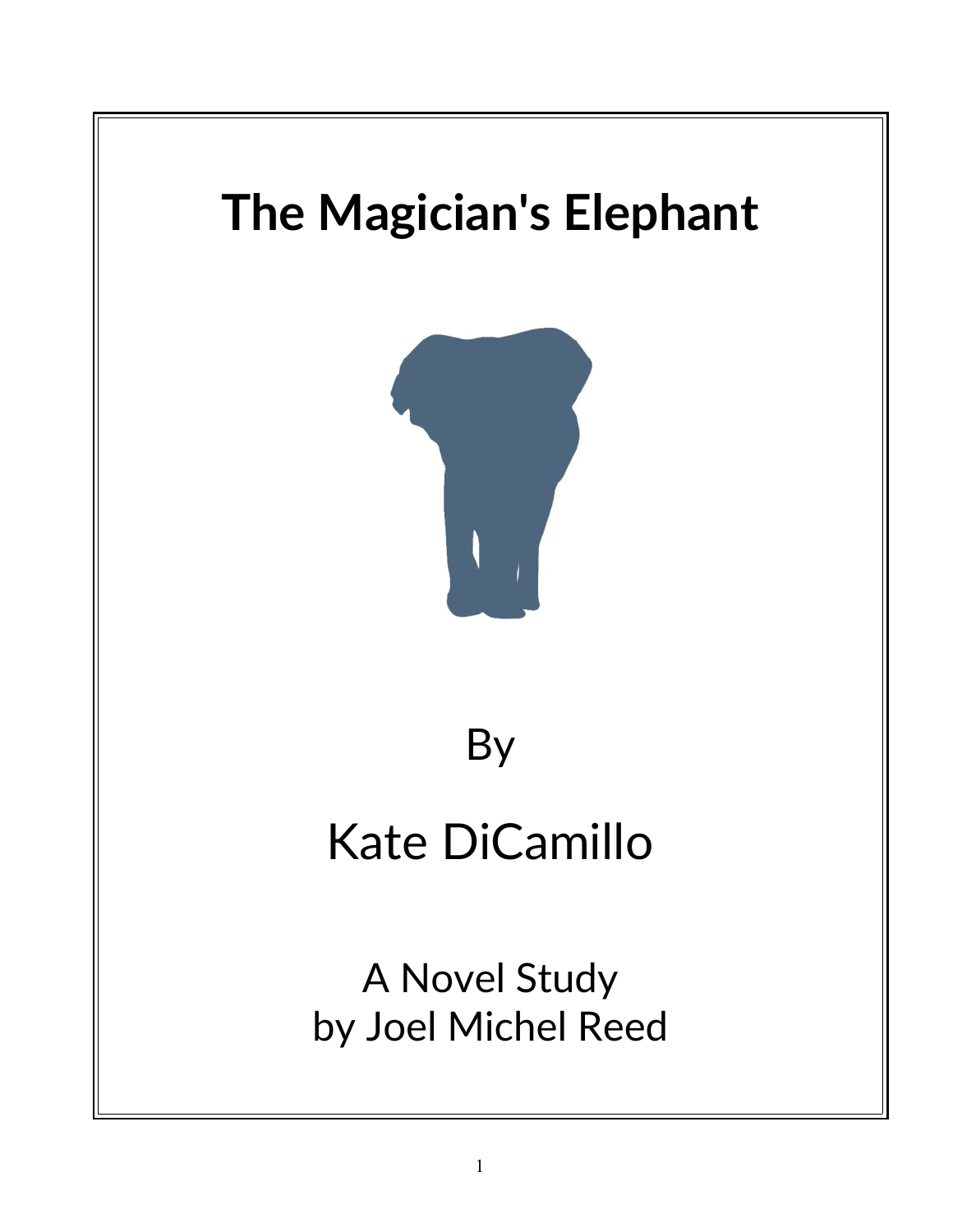*By Kate DiCamillo*



## **Table of Contents**

| <b>Suggestions and Expectations</b> | 3  |
|-------------------------------------|----|
|                                     |    |
| List of Skills                      | 4  |
|                                     |    |
| Synopsis / Author Biography         | 5  |
|                                     |    |
| <b>Student Checklist</b>            | 6  |
|                                     |    |
| Reproducible Student Booklet        | 7  |
|                                     |    |
| <b>Answer Key</b>                   | 55 |

**About the author:** Joel Reed has over 70 published novel studies and is the author of four  $|$ novels. For information on his work and literature, please visit  $\overline{\text{www.reednovelstudies.com}}$ 

> Copyright © 2015 Joel Reed Revisions Completed in 2022 All rights reserved by author. Permission to copy for single classroom use only. Electronic distribution limited to single classroom use only. Not for public display.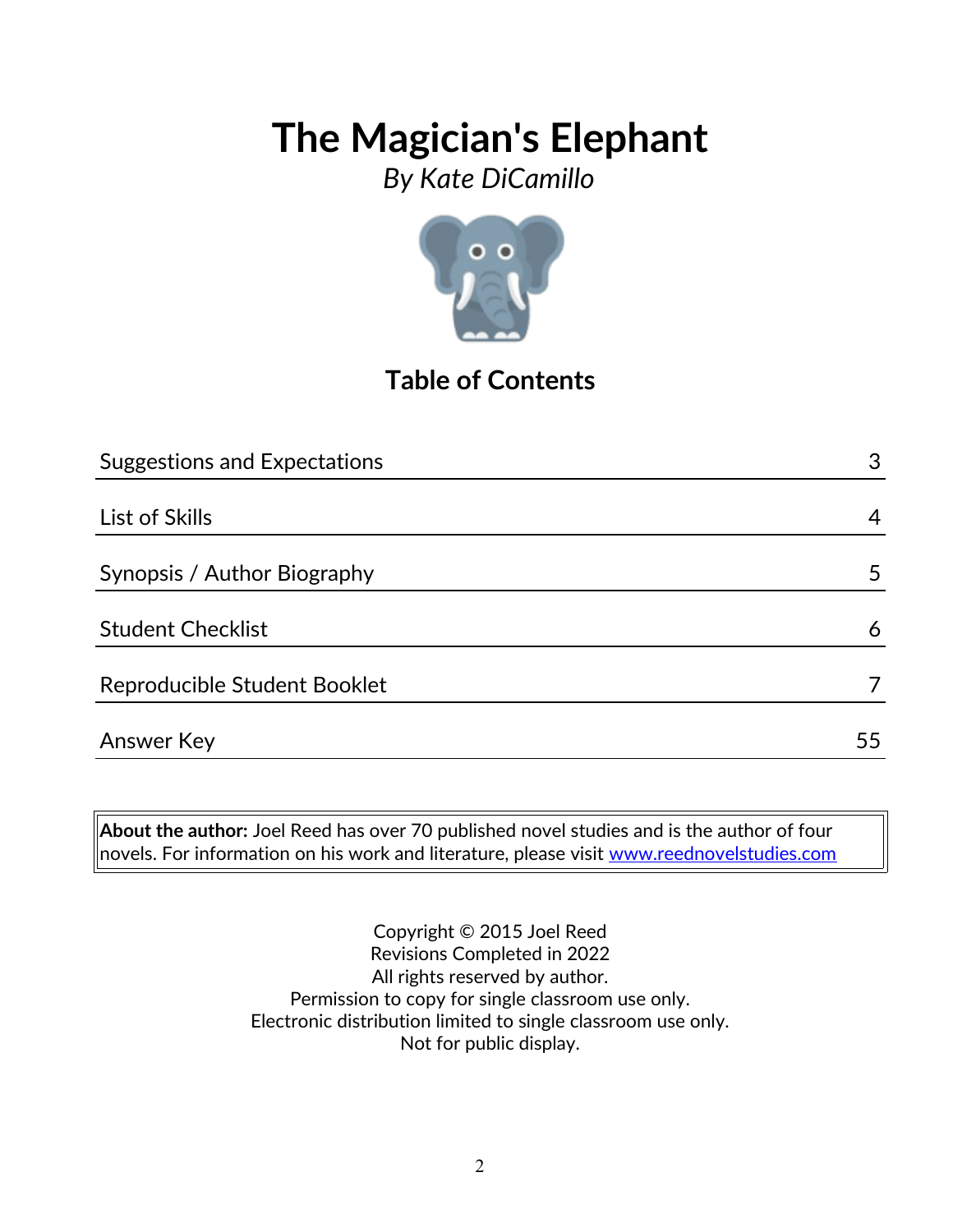## *By Kate DiCamillo*

### **Suggestions and Expectations**

This curriculum unit can be used in a variety of ways. Each chapter of the novel study focuses on one or two chapters of *The Magician's Elephant* and is comprised of five of the following different activities:

- Before You Read
- **•** Vocabulary Building
- **Comprehension Questions**
- **Language Activities**
- **Extension Activities**

### **Links with the Common Core Standards (U.S.)**

Many of the activities included in this curriculum unit are supported by the Common Core Standards. For instance the *Reading Standards for Literature, Grade 5*, makes reference to

a) determining the meaning of words and phrases. . . including figurative language;

b) explaining how a series of chapters fits together to provide the overall structure;

c) compare and contrast two characters;

d) determine how characters … respond to challenges;

e) drawing inferences from the text;

f) determining a theme of a story . . . **and many others.**

A principal expectation of the unit is that students will develop their skills in reading, writing, listening and oral communication, as well as in reasoning and critical thinking. Students will also be expected to provide clear answers to questions and well-constructed explanations. It is critical as well that students be able to relate events and the feelings of characters to their own lives and experiences and describe their own interpretation of a particular passage.

A strength of the unit is that students can work on the activities at their own pace. Every activity need not be completed by all students. A **portfolio cover** is included (p.7) so that students may organize their work and keep it all in one place. A **Student Checklist** is also included (p.6) so that a record of completed work may be recorded.

**Themes** which may be taught in conjunction with the novel include growing up, respect, believing the unbelievable, perseverance when facing difficult circumstances.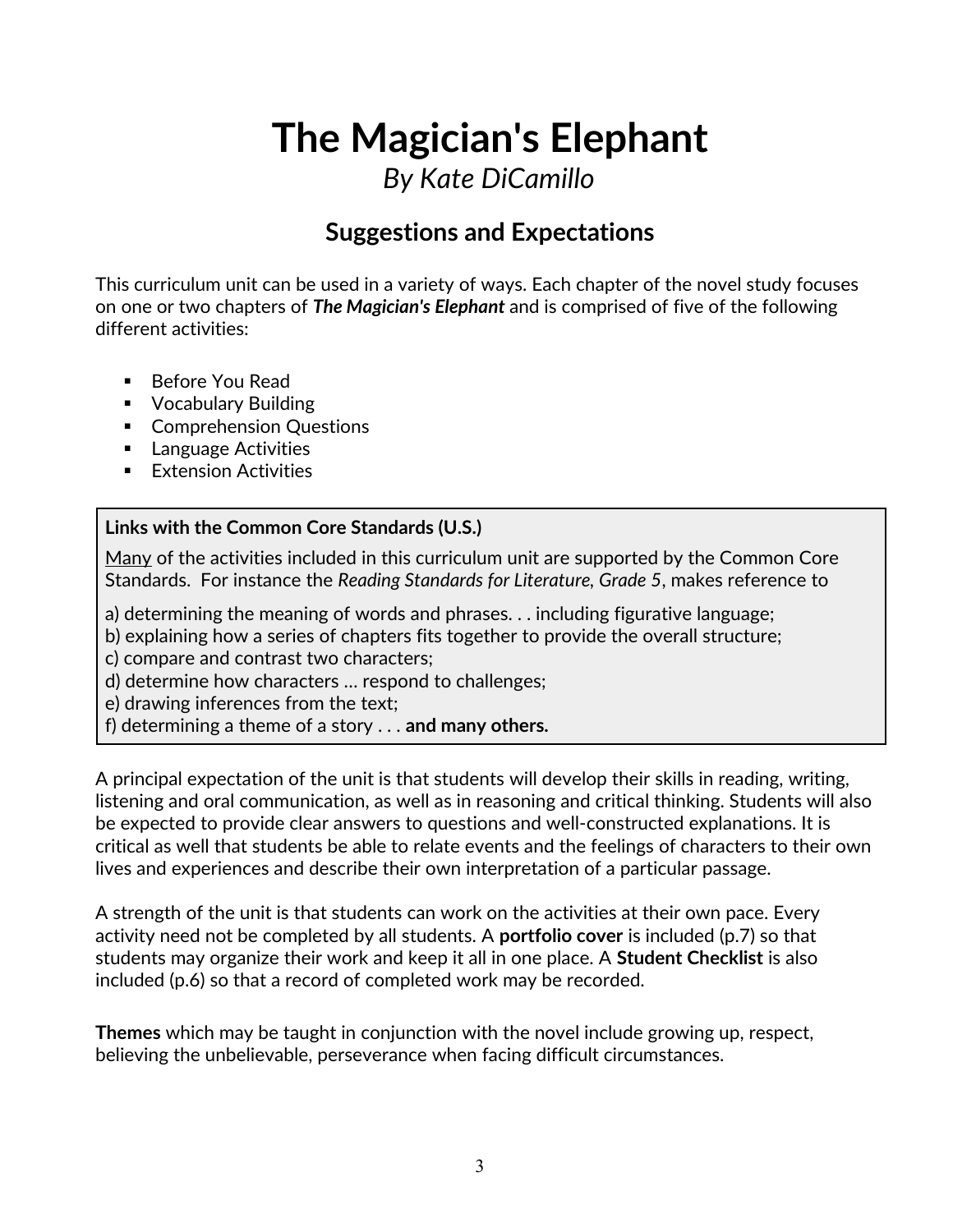## 4

## **The Magician's Elephant**

*By Kate DiCamillo*

### **List of Skills**

### **Vocabulary Development**

- 1. Locating descriptive words/phrases 7. Use of singular/plural nouns
- 2. Listing synonyms/homonyms 8. Listing compound words
- 3. Identifying / creating *alliteration* 9. Identifying parts of speech
- 4. Use of capitals and punctuation 10. Complete a 5W Chart
- 
- 

#### **Setting Activities**

1. Summarize the details of a setting

#### **Plot Activities**

- 1. Complete a *time line* of events 3. Identify *cliffhangers*
- 

#### **Character Activities**

### **Creative and Critical Thinking**

- 
- 2. Write a newspaper story 6. Write a book review
- 
- 4. Conduct an interview 8. KWS Chart

### **Art Activities**

- 
- 
- 
- 
- 
- 
- 5. Identifying syllables 11. Identify *personification*
- 6. Identify *anagrams* 12. Identify/create *similes*

- 
- 2. Identify conflict in the story 4. Identify the climax of the novel.
- 1. Determine character traits 2. Relating personal experiences
- 1. Research assignments 5. Write about personal feelings
	-
- 3. Participate in a talk show 7. Complete an Observation Sheet
	-
- 1. A Storyboard 3. Design a cover for the novel
- 2. Create a collage 4. Create a comic strip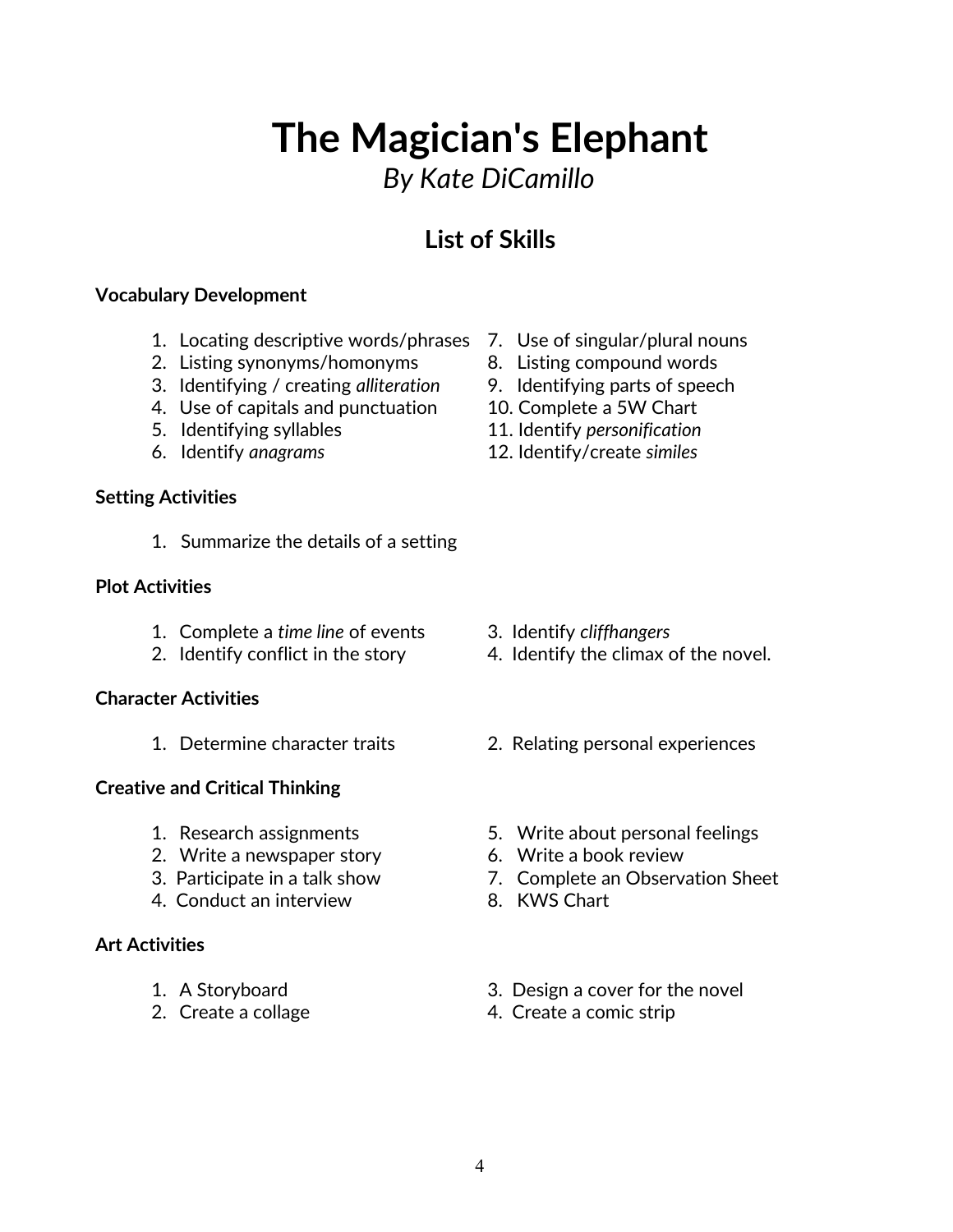*By Kate DiCamillo*



### **Synopsis**

When a fortuneteller's tent appears in the market square of the city of Baltese, orphan Peter Augustus Duchene knows the questions that he needs to ask: Does his sister still live? And if so, how can he find her? The fortuneteller's mysterious answer (An elephant! An elephant will lead him there!) sets off a chain of events so remarkable, so impossible, that Peter can hardly dare to believe it. But it is – all of it - true. (The Publisher – Candlewick Press)

#### **Author Biography** *Kate DiCamillo*

**Katrina Elizabeth "Kate" DiCamillo** (born March 25, 1964) Born in Philadelphia, Kate suffered from chronic pneumonia. At age five, she moved to Clermont, Florida for her health (warmer climate) with her mother and her older brother, Curt DiCamillo, who would become a noted architectural historian. Her mother was a teacher. Her father remained in Pennsylvania to sell his orthodontic practice and never rejoined the family in Florida.

DiCamillo earned her college degree in English at the University of Florida in 1987 and worked in Florida after graduation. At age 30 she moved to Minneapolis and began working at a book warehouse. That job inspired her to write for children and allowed her to meet a sales representative for Candlewick



Press, resulting in submission of a draft that would become *Because of Winn-Dixie*.

Her 2003 novel *The Tale of Despereaux* was inspired by a friend's son, Luke Bailey, who asked her to write about an unlikely hero with "exceptionally large ears".

*(Courtesy of Wikipedia) -* [http://en.wikipedia.org/wiki/Kate\\_DiCamillo](http://en.wikipedia.org/wiki/Kate_DiCamillo)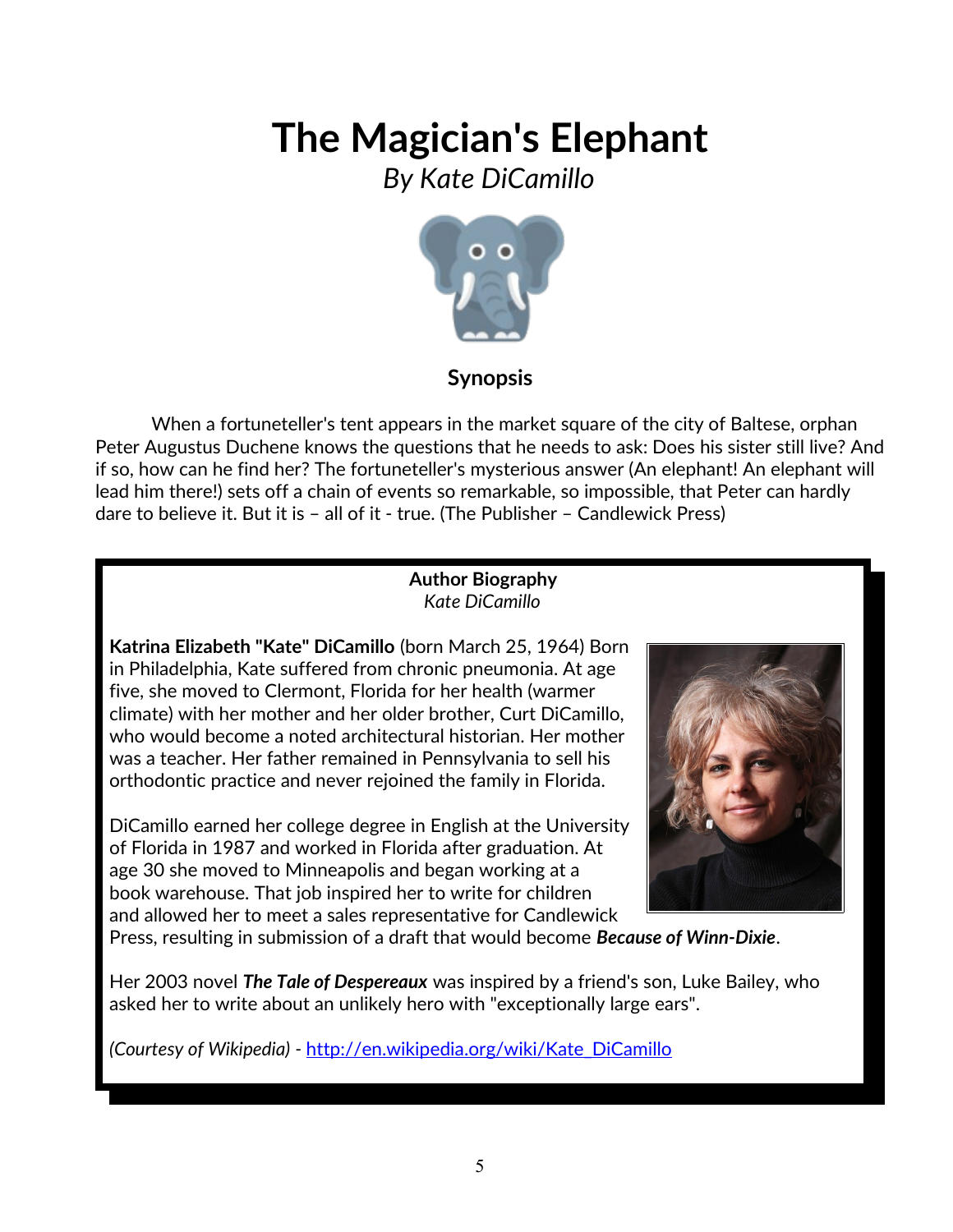*By Kate DiCamillo*



### **Student Checklist**

Student Name

| Assignment | Grade / Level | Comments |
|------------|---------------|----------|
|            |               |          |
|            |               |          |
|            |               |          |
|            |               |          |
|            |               |          |
|            |               |          |
|            |               |          |
|            |               |          |
|            |               |          |
|            |               |          |
|            |               |          |
|            |               |          |
|            |               |          |
|            |               |          |
|            |               |          |
|            |               |          |
|            |               |          |
|            |               |          |
|            |               |          |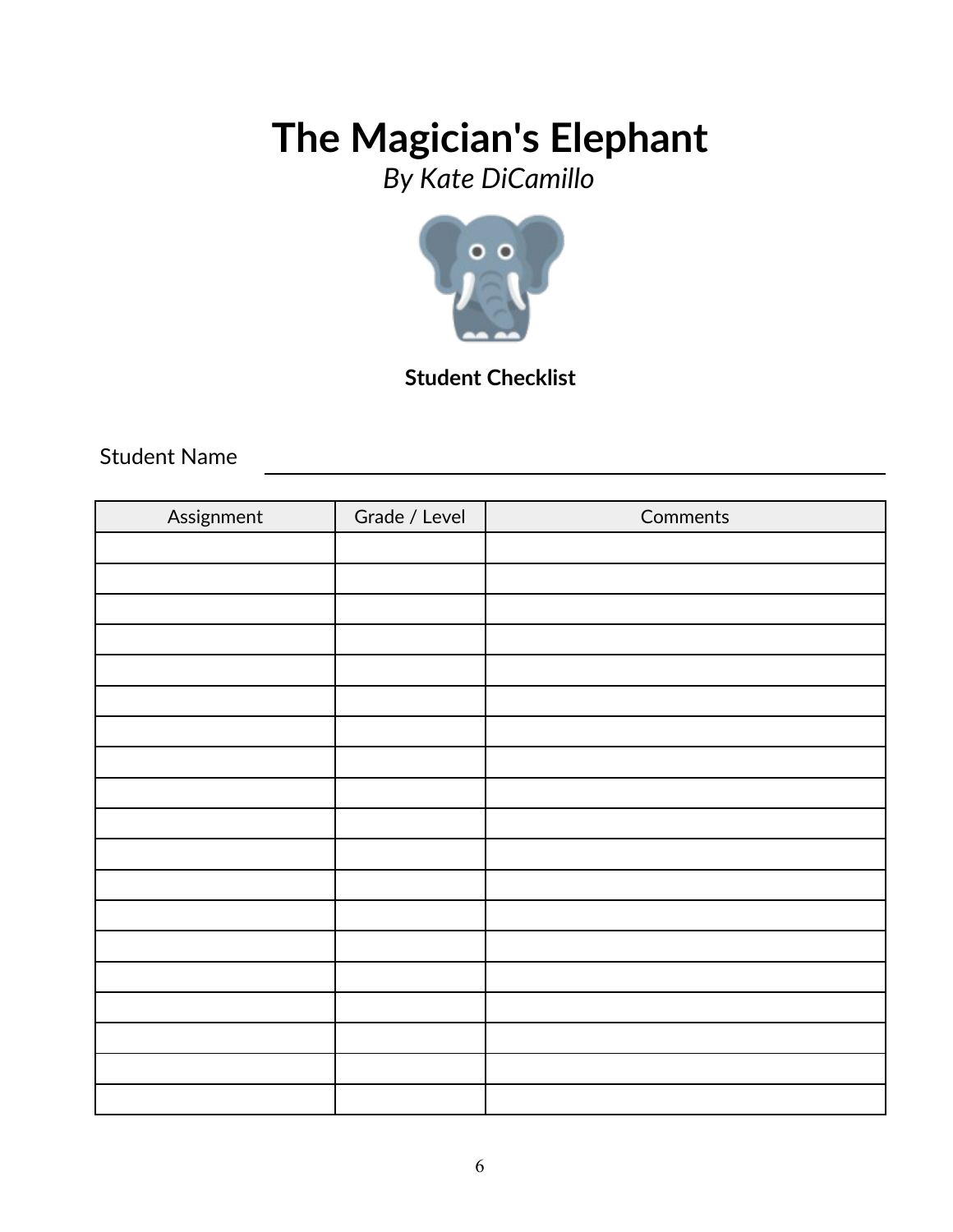

*By Kate DiCamillo*

Name: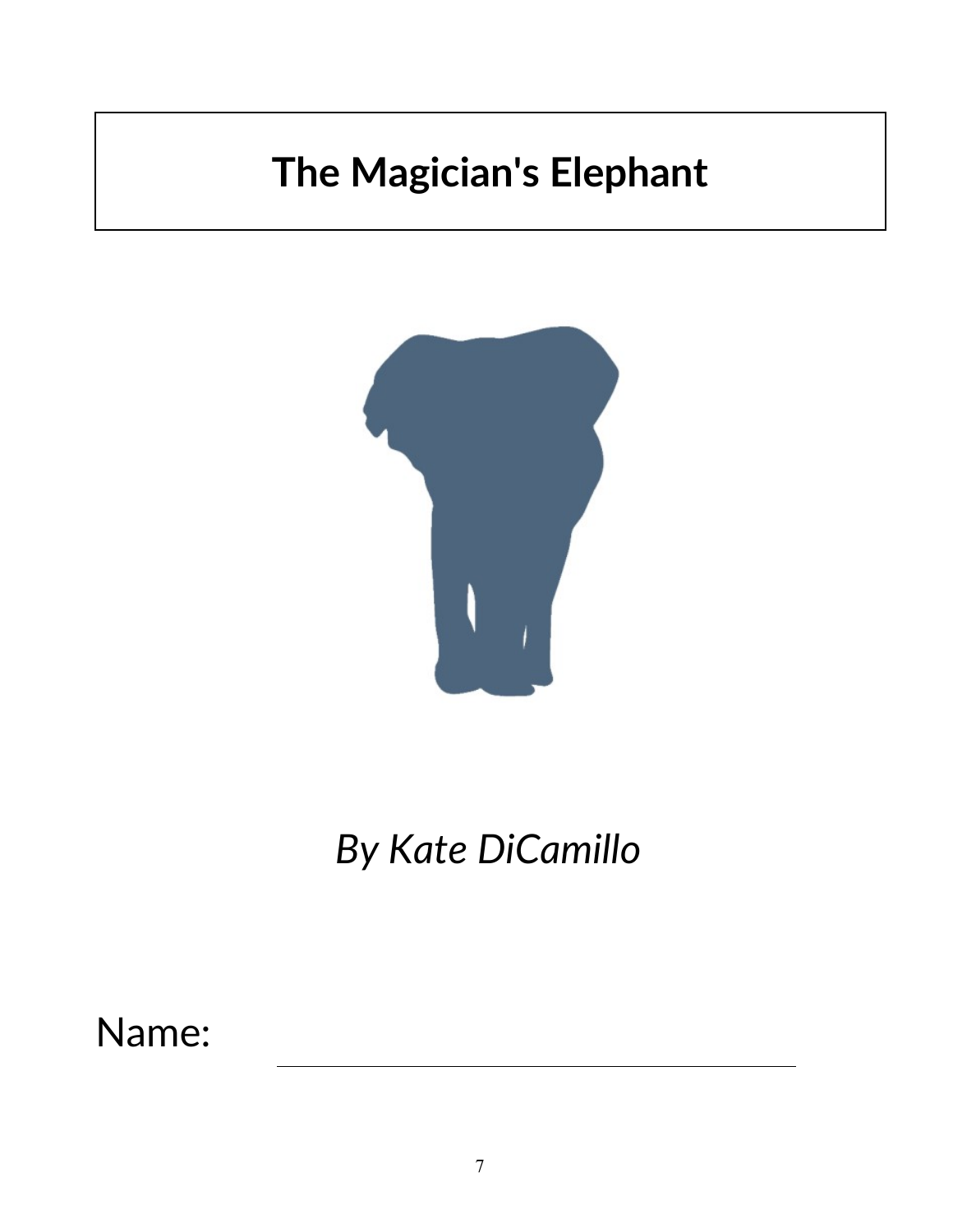*By Kate DiCamillo*



### **Chapter 1**

### **Before you read the chapter**:

The **antagonist** in most novels features the character often depicted as the "bad guy". Think back on some of your favorite villains from past novels you have read or movies you've seen. What do you think makes for an especially interesting **antagonist**?



### **Vocabulary:**

Draw a straight line to connect the vocabulary word to its definition. Remember to use a straight edge (like a ruler).

- 
- 
- 
- 
- 
- 
- 
- 
- 
- 
- 1. Guardian The Collection Command by spell or invocation.
- 2. Audacity B. Adequate for the intended purpose.
- 3. Inscribed C. To mark (a surface) with words or characters.
- 4. Treachery D. Customary; usual; habitual.
- 5. Conjure E. Unquestionably real, valid.
- 6. Accustomed F. A person who protects, or preserves.
- 7. Redundant G. A person who excels in musical technique or skill.
- 8. Sufficient **H. Violation of faith, betrayal of trust**; treason.
- 9. Virtuoso **I.** Characterized by unnecessary repetition.
- 10. Indisputable J. Boldness or daring, especially with confident disregard for generally accepted restrictions.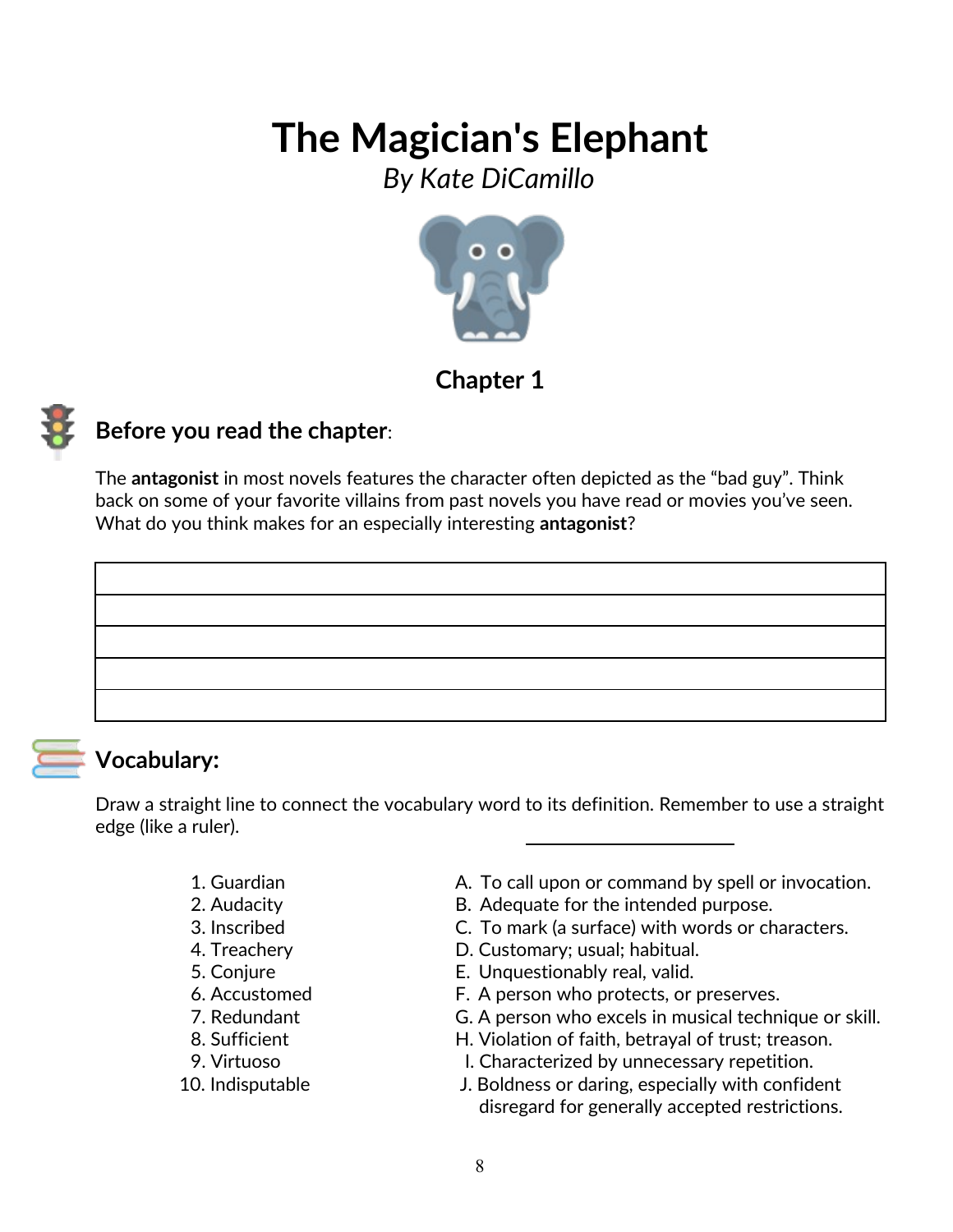

1. Describe the **setting** of the story as Chapter One begins.

2. Circle the correct writing narrative that the novel follows, and the reason for your choice.

|                                                     | <b>First Person</b> | Second Person | <b>Third Person</b> |  |  |
|-----------------------------------------------------|---------------------|---------------|---------------------|--|--|
|                                                     |                     |               |                     |  |  |
| 3. What question did Peter asked the fortuneteller? |                     |               |                     |  |  |
|                                                     |                     |               |                     |  |  |

b. What was the fortuneteller's response to Peter's question?

4. Do you think Peter was wrong to spend Vilna's money on a fortuneteller rather than buying food? Be sure to give reasons for your answer.

5. Briefly describe what happened to Madam LaVaughn at the Bliffendorf Opera House.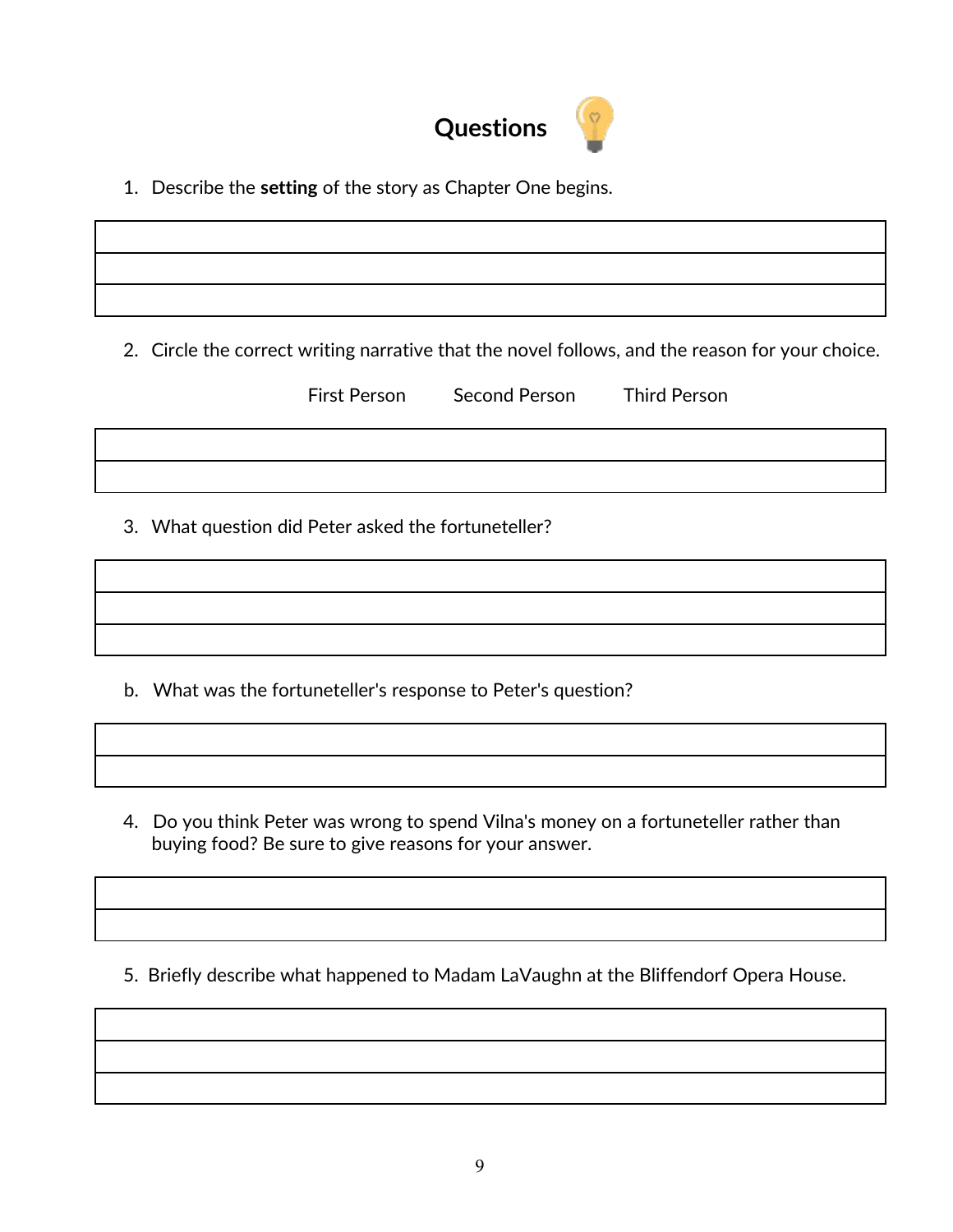## **Language Activity**



**A**. **Foreshadowing** is a literary device used by authors to provide clues for the reader so they are able to predict what might occur *later* in the story. How might the following statement taken from Chapter One be considered an example of this literary device? *"You must follow the elephant," said the fortuneteller. "She will lead you there."*

**B.** A **simile** is a comparison using the words "like" or "as". The following is an example taken from Chapter 1: *""You, Peter, who spends money that is not yours - you who spend the money of others like a fool – you will speak to me of who lies?"*



What two things are being compared in this example?

Invent two of your own **similes** comparing two different things using your imagination:

a) b)